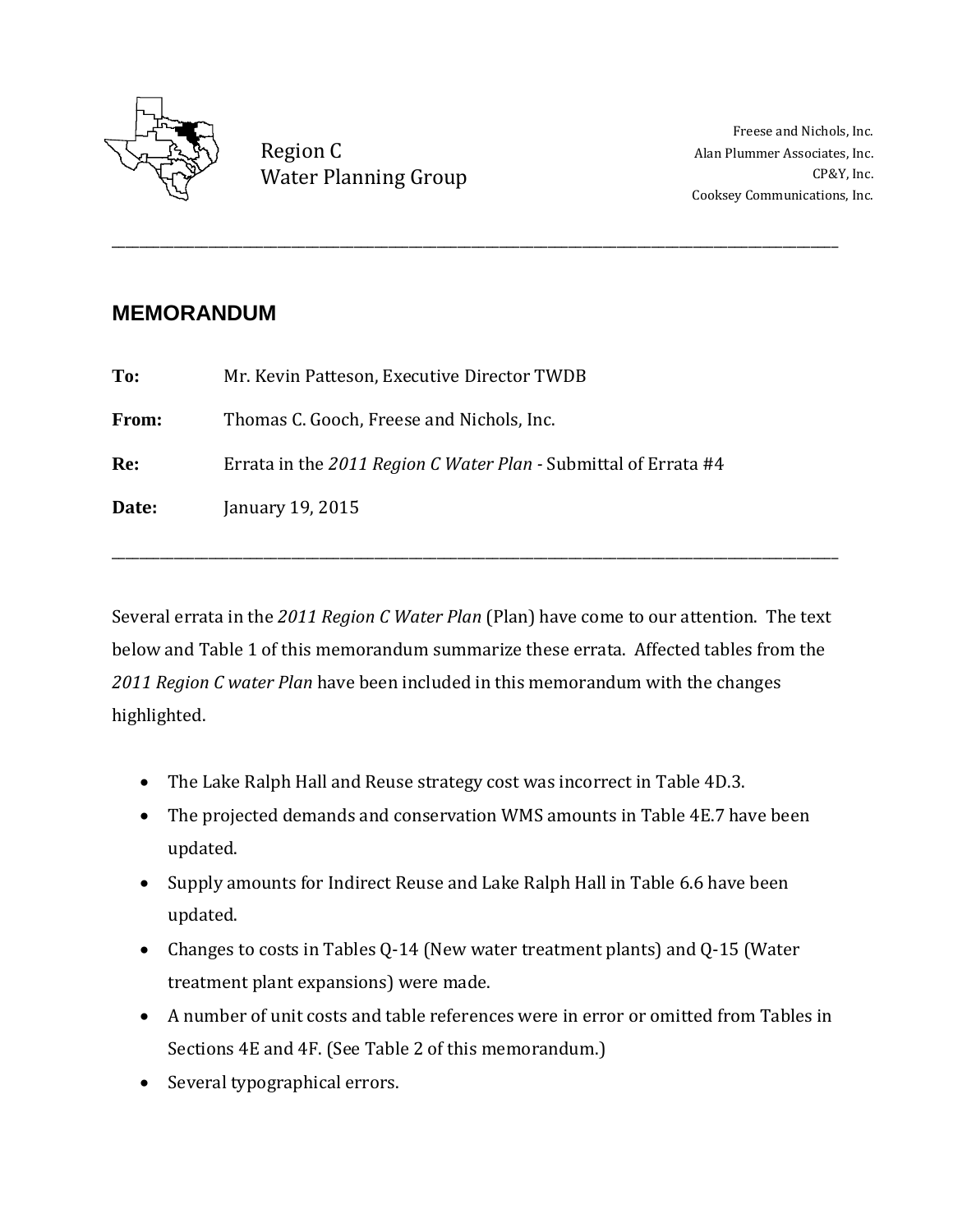Table 1 is a summary of the changes to the plan. The errata are described in more detail below.

| <b>Pages</b> | <b>Location</b>                | <b>Description</b>                                                                                                                                                                                                                                                                                                                        |
|--------------|--------------------------------|-------------------------------------------------------------------------------------------------------------------------------------------------------------------------------------------------------------------------------------------------------------------------------------------------------------------------------------------|
| 4D.6         | Table 4D.2                     | The capital cost for the Lake Ralph Hall and Reuse<br>strategy in Table 4D.2 of 2011 Region C Water Plan<br>should be corrected to be $$286,401,000$ . (Other tables of<br>the 2011 Region C Water Plan correctly showed the<br>capital cost of \$286,401,000.)                                                                           |
| 4D.21        | Table 4D.3                     | The cost for the Lake Ralph Hall and Reuse strategy and<br>the Region C total cost should be corrected as shown in<br>Table 4D.3 of this memo. The unit cost with debt service<br>in Table 4D.2 should be $$1.45$ (\$/1000 gal). (Other tables<br>of the 2011 Region C Water Plan correctly showed the<br>capital cost of \$286,401,000.) |
| 4E.26        | Table 4E.7                     | Amounts shown should be corrected as shown in Table<br>4E.7 of this memo. (All changed values represent no<br>more than a 250 acre-feet per year change from values<br>shown in the 2011 Region C Water Plan.)                                                                                                                            |
| 4E.42        | Table 4E.14                    | Change the reference for the Ennis Indirect Reuse<br>(through TRA) strategy in Table 4E.14 from "Included in<br>Ennis costs in Table 43.43" to "Included in Ennis costs in<br>Table 4E.43"                                                                                                                                                |
| 6.34         | Table 6.6                      | Supply amounts for Indirect Reuse of Lake Ralph Hall<br>Water should be revised as shown in Table 6.6 of this<br>memo. (The supply amounts shown in other tables of the<br>2011 Region C Water Plan were correct.)                                                                                                                        |
| 6.47         | Section 6.10, 1st<br>Paragraph | "Section 11.1721(e) of the Water Code" should read<br>"Section 11.1 <mark>27</mark> 1(e)"                                                                                                                                                                                                                                                 |
| Appendix Q   | Tables Q-14 & Q-15             | Data should be corrected as shown in Tables Q-14 and Q-<br>15 of this memo.                                                                                                                                                                                                                                                               |
| Multiple     | Tables in Section 4E. &<br>4F  | Data in Tables from Sections 4E and 4F should be<br>corrected based on Table 2 of this memorandum.                                                                                                                                                                                                                                        |

**Table 1 – Summary of Changes to** *2011 Region C Water Plan*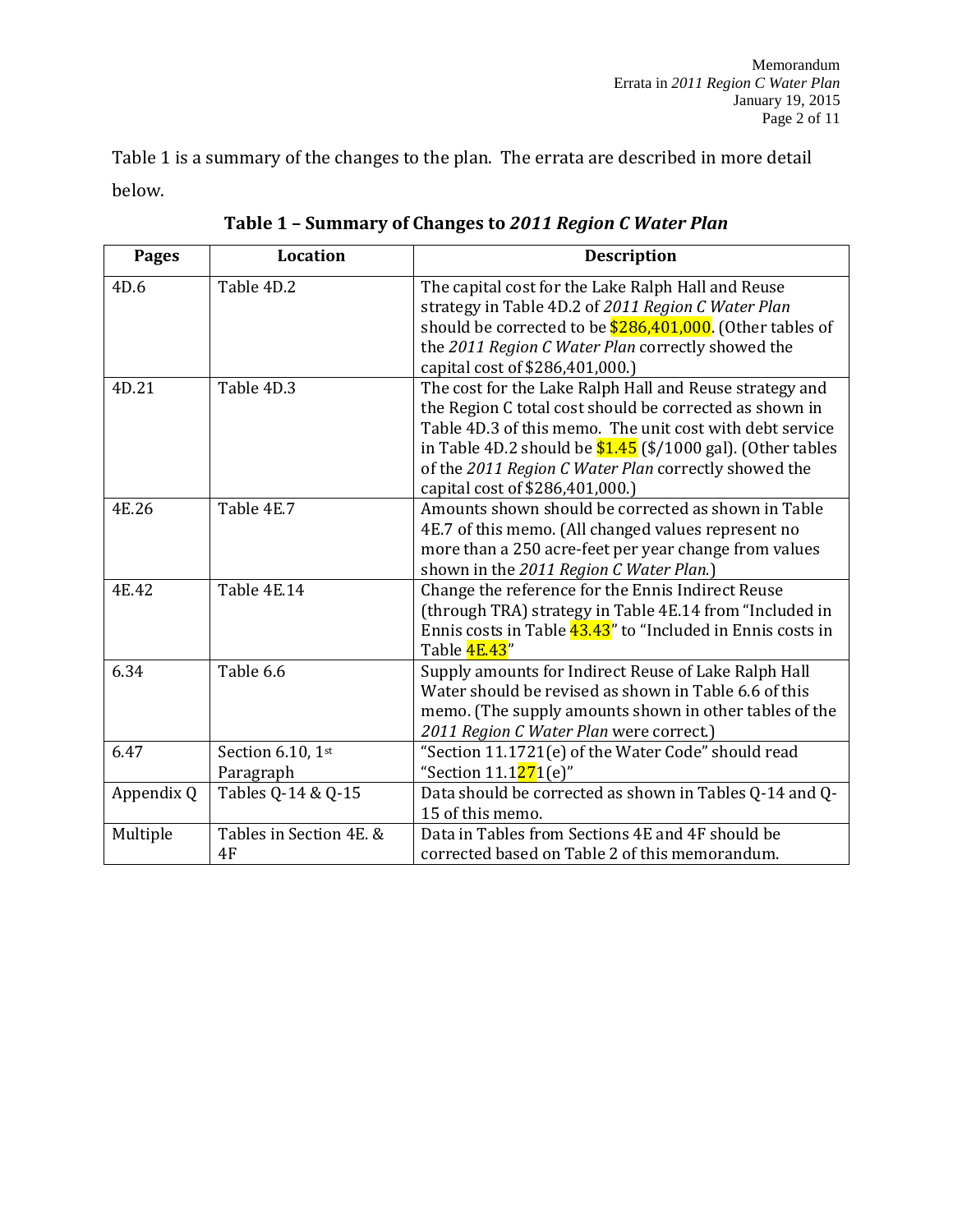|                                                |                         | <b>Supply</b> | <b>Supplier Capital</b> | <b>Supplier Unit Cost</b><br>(5/1000 gal.) |                                     |  |
|------------------------------------------------|-------------------------|---------------|-------------------------|--------------------------------------------|-------------------------------------|--|
| <b>Strategy</b>                                | <b>Supplier</b>         | (Ac-Ft/Yr)    | Cost                    | <b>With Debt</b><br><b>Service</b>         | <b>After</b><br><b>Debt</b><br>Paid |  |
| <b>Toledo Bend</b>                             | <b>NTMWD</b>            | 200,000       | \$1,239,762,000         | \$2.24                                     | \$0.86                              |  |
| Reservoir                                      | <b>TRWD</b>             | 200,000       | \$1,937,420,000         | \$3.43                                     | \$1.27                              |  |
|                                                | <b>NTMWD</b>            | 174,840       | \$830,894,000           | \$1.45                                     | \$0.39                              |  |
| <b>Marvin Nichols</b><br>Reservoir             | <b>TRWD</b>             | 280,000       | \$2,371,116,000         | \$2.63                                     | \$0.74                              |  |
|                                                | <b>UTRWD</b>            | 35,000        | \$225,628,000           | \$1.99                                     | \$0.56                              |  |
| <b>TRWD Integrated</b><br>Pipeline             | <b>TRWD</b>             | 179,000*      | \$702,008,000           | \$1.36                                     | \$0.48                              |  |
| Lower Bois d'Arc<br>Creek Reservoir            | <b>NTMWD</b>            | 123,000       | \$615,498,000           | \$1.33                                     | \$0.21                              |  |
|                                                | <b>NTMWD</b>            | 50,000        | \$208,624,000           | \$1.43                                     | \$0.49                              |  |
| Oklahoma Water                                 | <b>TRWD</b>             | 50,000        | \$441,548,000           | \$2.77                                     | \$0.79                              |  |
|                                                | Irving                  | 25,000        | \$194,825,000           | \$2.49                                     | \$0.75                              |  |
|                                                | <b>UTRWD</b>            | 15,000        | \$96,083,000            | \$2.04                                     | \$0.61                              |  |
| Lake Palestine                                 | <b>DWU</b>              | 111,776       | \$887,954,000           | \$2.37                                     | \$0.60                              |  |
| New Lake Texoma<br>(Blend)                     | <b>NTMWD</b>            | 113,000       | \$336,356,000           | \$0.93                                     | \$0.27                              |  |
| Wright Patman Lake<br>- Raise Flood Pool       | <b>DWU</b>              | 112,100       | \$896,478,000           | \$2.34                                     | \$0.56                              |  |
| <b>TRWD Wetlands</b>                           | <b>TRWD</b>             | 105,500       | \$212,416,000           | \$0.63                                     | \$0.18                              |  |
| Tawakoni Pipeline                              | <b>DWU</b>              | 77,994        | \$496,243,000           | \$1.71                                     | \$0.29                              |  |
| Lake Ralph Hall and<br>Reuse                   | <b>UTRWD</b>            | 52,437        | \$286,401,000           | \$1.45                                     | \$0.23                              |  |
| Main Stem Trinity<br><b>River Pump Station</b> | DWU and<br><b>NTMWD</b> | 41,029        | \$142,567,000           | \$0.94                                     | \$0.16                              |  |
| <b>Region C Total</b>                          |                         | 1,766,676     | \$12,121,821,000        |                                            |                                     |  |

## **Table 4D.3 - UPDATED Recommended Major Water Management Strategies for Region C**

Note: The costs and unit costs in Table 4D.3 may be different from those in Table 4D.2 because the amounts and participants may be different. \* The TRWD Integrated Pipeline is not a new supply to the region and is not included in the Region C Total supply.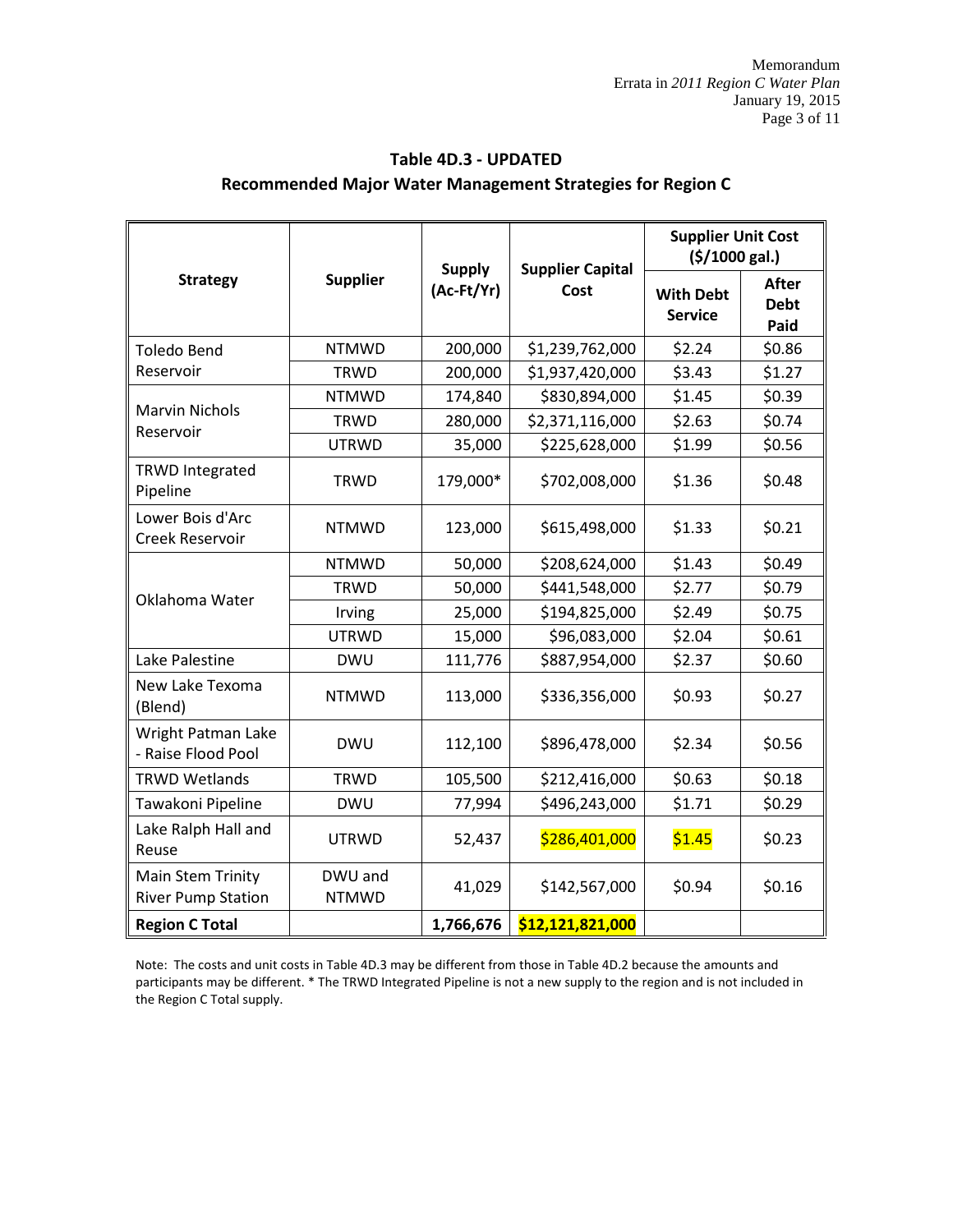| <b>Planned Supplies (Ac-Ft/Yr)</b>                                      | 2010    | 2020    | 2030    | 2040    | 2050      | 2060      |
|-------------------------------------------------------------------------|---------|---------|---------|---------|-----------|-----------|
| <b>Projected Demands (including</b><br>losses for Treatment & Delivery) | 387,574 | 492,634 | 580,720 | 667,921 | 736,274   | 789,676   |
| <b>Existing</b>                                                         |         |         |         |         |           |           |
| Lake Lavon                                                              | 112,033 | 110,767 | 109,500 | 108,233 | 106,967   | 105,700   |
| Lake Texoma                                                             | 77,300  | 77,300  | 77,300  | 77,300  | 77,300    | 77,300    |
| Lake Chapman                                                            | 47,132  | 47,132  | 47,132  | 47,132  | 47,132    | 47,132    |
| <b>Wilson Creek Reuse</b>                                               | 50,000  | 60,941  | 71,882  | 71,882  | 71,882    | 71,882    |
| Lake Bonham                                                             | 5,340   | 5,340   | 5,340   | 5,340   | 5,340     | 5,340     |
| East Fork Reuse (with Ray Hubbard<br>Pass through)                      | 51,790  | 67,148  | 87,102  | 102,000 | 102,000   | 102,000   |
| <b>Interim GTUA</b>                                                     | 15,500  | 0       | 0       | 0       | 0         | 0         |
| <b>Upper Sabine Basin</b>                                               | 49,718  | 29,646  | 9,573   | 9,501   | 9,428     | 9,356     |
| Direct Reuse for Irrigation (Collin &<br>Rockwall Co)                   | 2,695   | 2,695   | 2,695   | 2,695   | 2,695     | 2,695     |
| <b>Total Available Supplies</b>                                         | 411,508 | 400,968 | 410,524 | 424,083 | 422,744   | 421,405   |
|                                                                         |         |         |         |         |           |           |
| <b>Need (Demand-Supply)</b>                                             | 0       | 91,665  | 170,196 | 243,838 | 313,530   | 368,271   |
|                                                                         |         |         |         |         |           |           |
| <b>Water Management Strategies</b>                                      |         |         |         |         |           |           |
| Conservation (Wholesale Customers)                                      | 5,180   | 27,103  | 45,756  | 58,958  | 70,559    | 80,398    |
| <b>Texoma Pump Station Expansion</b>                                    | 0       | 0       | 0       | 0       | 0         | 0         |
| Additional Direct Reuse - Rockwall<br>Co. Irrigation                    | 64      | 64      | 64      | 64      | 64        | 64        |
| Renewed Interim GTUA                                                    |         | 21,900  | 21,900  | 21,900  |           |           |
| Main Stem PS (additional East Fork)                                     |         | 34,900  | 15,100  | 0       | 0         | 0         |
| Chapman Booster Pump Station                                            | 0       | 0       | 0       | 0       | $\pmb{0}$ | 0         |
| <b>Planned Supplies (Ac-Ft/Yr)</b>                                      | 2010    | 2020    | 2030    | 2040    | 2050      | 2060      |
| Lower Bois d'Arc Creek Res.                                             |         | 56,050  | 120,200 | 118,000 | 115,800   | 113,600   |
| Additional Lake Texoma - Blend with<br>new Supplies                     |         |         | 69,200  | 68,500  | 113,000   | 113,000   |
| Fannin County Water Supply System                                       |         | 0       | 0       | 0       | 0         | 0         |
| Marvin Nichols                                                          |         |         | 87,400  | 87,400  | 174,800   | 174,800   |
| Toledo Bend Phase 1                                                     |         |         |         |         | 100,000   | 100,000   |
| Oklahoma                                                                |         |         |         |         |           | 50,000    |
| <b>Total Supplies from Strategies</b>                                   | 5,244   | 140,017 | 359,620 | 354,822 | 574,223   | 631,862   |
| <b>Total Supplies</b>                                                   | 416,752 | 540,986 | 770,144 | 778,905 | 996,967   | 1,053,267 |
| <b>Reserve or (Shortage)</b>                                            | 29,178  | 48,352  | 189,424 | 110,984 | 260,693   | 263,591   |

### **Table 4E.7 - UPDATED**

## **Summary of Recommended Water Management Strategies for NTMWD**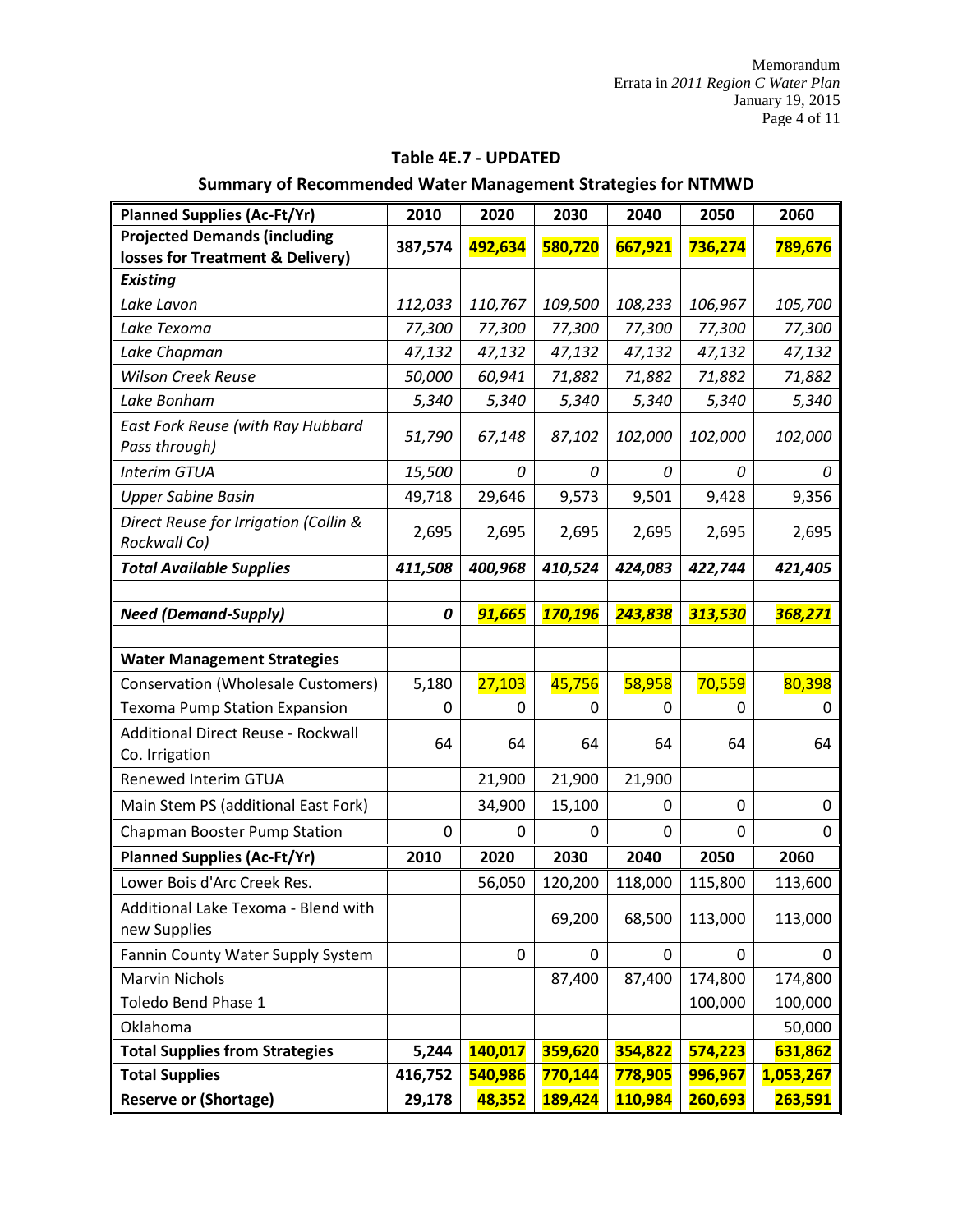# **Table 6.6 Recommended Reuse Projects in Region C\***

- Values in Acre-Feet per Year –

| Provider                            | <b>Project Name</b>                                        | <b>Type</b> | County <sup>(a)</sup>              | 2010     | 2020     | 2030   | 2040   | 2050   | 2060   |
|-------------------------------------|------------------------------------------------------------|-------------|------------------------------------|----------|----------|--------|--------|--------|--------|
| Athens                              | Athens Fish Hatchery                                       | direct      | Henderson                          | 0        | 2,872    | 2,872  | 2,872  | 2,872  | 2,872  |
| Cooke County                        | <b>Direct Reuse</b>                                        | direct      | Cooke                              | 0        | 70       | 70     | 70     | 70     | 70     |
| Cooke County<br>Mining              | <b>Mining Reuse</b>                                        | direct      | Cooke                              | 0        | 99       | 67     | 71     | 74     | 77     |
| <b>DWU</b>                          | <b>Direct Reuse</b>                                        | direct      | <b>Dallas</b>                      | 0        | 20,458   | 20,458 | 20,458 | 20,458 | 20,458 |
| DWU/NTMWD                           | NTWMD WWTP Discharges to the Lake<br>Ray Hubbard Watershed | indirect    | Dallas/Kaufman/Collin/<br>Rockwall | $\Omega$ | 31,612   | 35,872 | 39,459 | 40,244 | 41,029 |
| Ennis                               | <b>Indirect Reuse</b>                                      | indirect    | <b>Ellis</b>                       | 0        | $\Omega$ | 0      | 333    | 2,521  | 3,696  |
| Fort Worth                          | Village Creek Direct Reuse                                 | direct      | Tarrant                            | 1,552    | 3,469    | 3,526  | 3,526  | 3,526  | 3,526  |
| Fort Worth/TRA                      | Alliance Corridor Direct Reuse                             | direct      | Tarrant                            | 0        | 1,120    | 4,694  | 4,694  | 4,694  | 4,694  |
| Fort Worth                          | Fort Worth Future Direct Reuse                             | direct      | Tarrant                            | 0        | 0        | 3,460  | 7,979  | 7,979  | 7,979  |
| Frisco                              | Collin/Denton County Direct Reuse                          | direct      | Collin/Denton                      | 0        | 2,240    | 3,360  | 5,650  | 5,650  | 5,650  |
| Jacksboro                           | Indirect Reuse (Jack County mining)                        | indirect    | Jack                               | 385      | 385      | 385    | 385    | 385    | 385    |
| Irving/TRA                          | <b>Irving Direct Reuse</b>                                 | direct      | <b>Dallas</b>                      | 0        | 6,000    | 8,000  | 8,000  | 8,000  | 8,000  |
| <b>NTMWD</b>                        | Additional Supplies from Dallas for East<br>Fork           | indirect    | Dallas/Kaufman/Collin/<br>Rockwall | 0        | 34,900   | 15,100 | 0      | 0      | 0      |
| <b>Tarrant County</b><br><b>SEP</b> | <b>Tarrant County SEP</b>                                  | direct      | Tarrant                            | 0        | $\Omega$ | 1,528  | 2,360  | 2,360  | 2,360  |
| <b>TRA</b>                          | <b>Tarrant County Indirect Reuse</b>                       | indirect    | Tarrant                            | 0        | 7,500    | 7,500  | 7,500  | 7,500  | 7,500  |
| <b>TRA</b>                          | <b>Dallas County Direct Reuse</b>                          | direct      | <b>Dallas</b>                      | 0        | 0        | 6,760  | 6,760  | 6,760  | 6,760  |

**\*** NOTE: Lists recommended reuse strategies for Region C and does not include existing reuse projects.

(a) County reflects location of reuse project.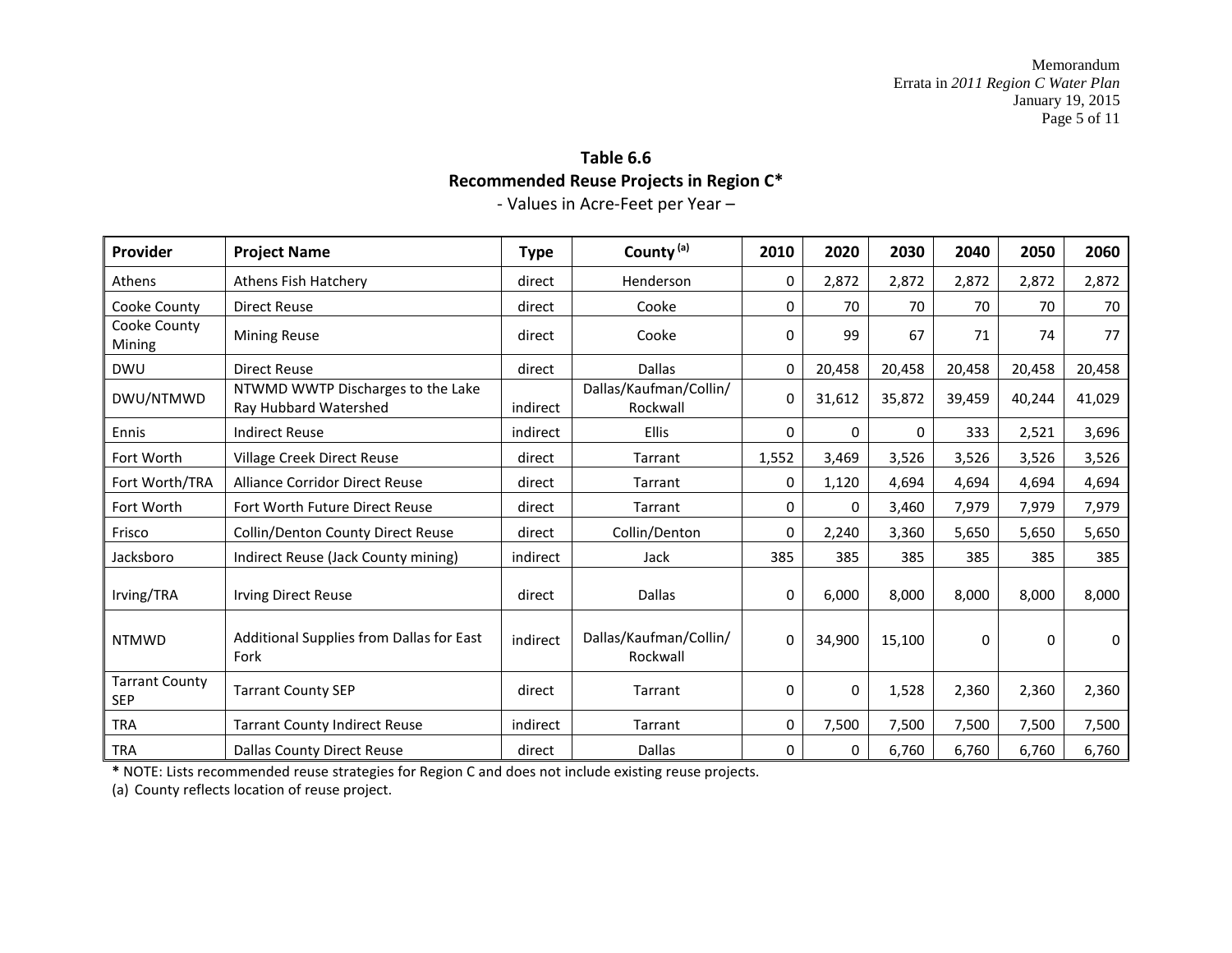Memorandum Errata in *2011 Region C Water Plan* January 19, 2015 Page 6 of 11

### **Table 6.6\* (continued)**

| Provider                           | <b>Project Name</b>                                 | Type     | County <sup>(a)</sup> | 2010  | 2020    | 2030          | 2040     | 2050    | 2060    |
|------------------------------------|-----------------------------------------------------|----------|-----------------------|-------|---------|---------------|----------|---------|---------|
| <b>TRA</b>                         | Joe Pool Lake Indirect Reuse (New<br>WWTP)          | indirect | <b>Dallas</b>         | 0     | 4,368   | 4,368         | 4,368    | 4,368   | 4,368   |
| <b>TRA</b>                         | <b>Ellis County Direct Reuse</b>                    | direct   | <b>Ellis</b>          | 0     | 0       | 0             | $\Omega$ | 0       | 2,200   |
| <b>TRA</b>                         | <b>Freestone County Direct Reuse</b>                | indirect | Freestone             | 0     | 0       | 0             | 0        | 6,760   | 6,760   |
| <b>TRA</b>                         | Kaufman County Direct Reuse                         | indirect | Kaufman               | 0     | 1,000   | 1,000         | 1,000    | 1,000   | 1,000   |
| <b>TRA</b>                         | Las Colinas Direct Reuse                            | direct   | <b>Dallas</b>         | 0     | 7,000   | 7,000         | 7,000    | 7,000   | 7,000   |
| <b>TRA</b>                         | <b>Tarrant and Denton Counties Direct</b><br>Reuse  | direct   | Tarrant/<br>Denton    | 0     | 7,500   | 7,500         | 7,500    | 7,500   | 7,500   |
| <b>TRWD</b>                        | Trinity River Indirect Reuse - Richland<br>Chambers | indirect | Navarro               | 0     | 53,000  | 53,000        | 53,000   | 53,000  | 53,000  |
| <b>TRWD</b>                        | Trinity River Indirect Reuse - Cedar<br>Creek       | indirect | Henderson/<br>Kaufman | 0     | 52,500  | 52,500        | 52,500   | 52,500  | 52,500  |
| <b>UTRWD</b>                       | Indirect Reuse of Lake Ralph Hall<br>Water          | indirect | Fannin                | 0     | 6,129   | <b>12,258</b> | 18,387   | 18,387  | 18,387  |
| <b>UTRWD</b>                       | <b>Direct Reuse</b>                                 | direct   | Denton                | 0     | 0       | 560           | 1,121    | 2,240   | 2,240   |
| Wise County<br><b>Mining Reuse</b> | <b>Wise County Mining Reuse</b>                     | direct   | Wise                  | 0     | 14,133  | 22,428        | 19,652   | 24,648  | 28,520  |
|                                    | Total                                               |          |                       | 1,937 | 256,355 | 274,266       | 274,645  | 290,496 | 298,531 |

**\*** NOTE: Lists recommended reuse strategies for Region C and does not include existing reuse projects.

(a) County reflects location of reuse project.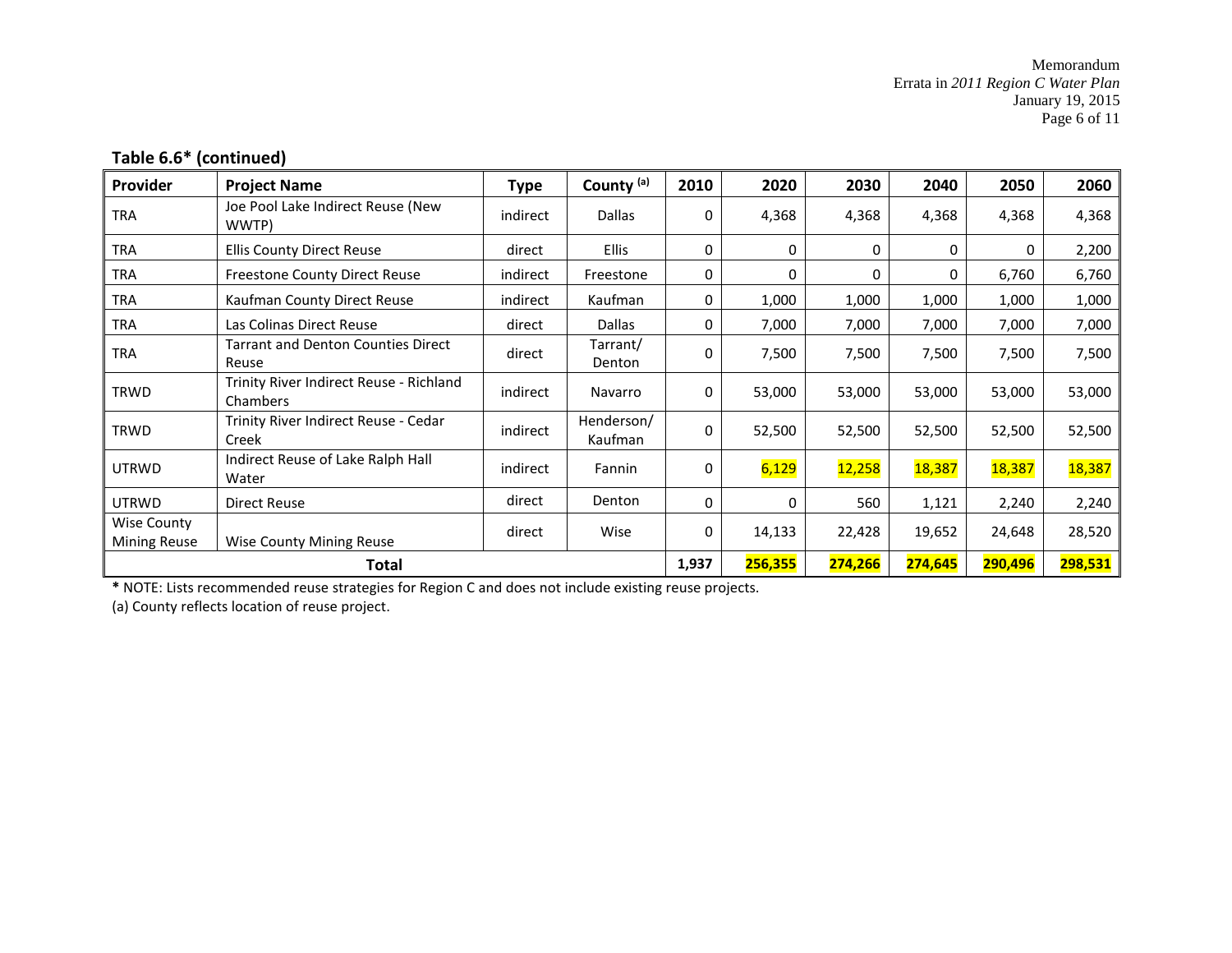|                                  |                                                                                         |                | <b>New</b>     |      | Capital Costs (including engineering, contingencies $\&$ interest) |              |              |      |      |
|----------------------------------|-----------------------------------------------------------------------------------------|----------------|----------------|------|--------------------------------------------------------------------|--------------|--------------|------|------|
| <b>WUG</b>                       | <b>Water Management Strategies</b>                                                      | County         | <b>MGD</b>     | 2010 | 2020                                                               | 2030         | 2040         | 2050 | 2060 |
| Lewisville                       | New WTP of 10 MGD                                                                       | Denton         | 10             |      |                                                                    |              | \$31,621,000 |      |      |
| Fairfield                        | New 0.7 MGD WTP on Richland<br><b>Chambers Reservoir</b>                                | Freestone      | 0.7            |      | Superseded by Q-184                                                |              | \$6,151,000  |      |      |
| <b>East Cedar Creek FWSD</b>     | New WTP of 2 MGD                                                                        | Henderson      | $\overline{2}$ |      |                                                                    | \$11,576,000 |              |      |      |
| Gun Barrel City                  | New WTP of 2 MGD                                                                        | Henderson      | $\overline{2}$ |      | \$11,576,000                                                       |              |              |      |      |
| Chatfield WSC - Alternative WMS* | New WTP of 2 MGD on Richland-<br><b>Chambers Reservoir</b>                              | Navarro        | 2              |      | \$4,000,000                                                        |              |              |      |      |
| Chatfield WSC - Alternative WMS* | New WTP of 2 MGD on Cedar<br>Creek Reservoir                                            | <b>Navarro</b> | $\overline{2}$ |      | \$4,500,000                                                        |              |              |      |      |
| M E N WSC - Alternative WMS*     | New WTP of 2 MGD on Richland-<br><b>Chambers Reservoir</b>                              | <b>Navarro</b> | 2              |      | \$4,000,000                                                        |              |              |      |      |
| M E N WSC - Alternative WMS*     | New WTP of 2 MGD on Cedar<br>Creek Reservoir                                            | <b>Navarro</b> | 2              |      | \$4,500,000                                                        |              |              |      |      |
| Corsicana**                      | New WTP of 8 MGD - Lake<br>Halbert/Richland-Chambers (to<br>replace existing 4 MGD WTP) | Navarro        | 8              |      | \$32,388,000                                                       |              |              |      |      |
| Dawson                           | New WTP of 0.1 MGD on Navarro<br>Mills Reservoir                                        | <b>Navarro</b> | 0.1            |      | \$1,044,000                                                        |              |              |      |      |
| <b>Walnut Creek SUD</b>          | New WTP of 2 MGD                                                                        | Parker         | $\overline{2}$ |      |                                                                    | \$11,576,000 |              |      |      |
| Springtown                       | New WTP of 1 MGD                                                                        | Parker         |                |      | \$8,188,000                                                        |              |              |      |      |
| Fort Worth                       | New West WTP 12 MGD                                                                     | Tarrant        | 12             |      | \$57,915,000                                                       |              |              |      |      |
| Fort Worth                       | New Southwest WTP 25 MGD                                                                | <b>Tarrant</b> | 25             |      | \$42,702,000                                                       |              |              |      |      |
| Mansfield                        | New WTP of 15 MGD                                                                       | <b>Tarrant</b> | 15             |      | \$41,080,000                                                       |              |              |      |      |
| Azle                             | New WTP of 3 MGD                                                                        | Tarrant        | 3              |      |                                                                    |              | \$14,964,000 |      |      |
| <b>Bridgeport</b>                | New WTP of 2 MGD                                                                        | Wise           | $\overline{2}$ |      | \$11,576,000                                                       |              |              |      |      |
| <b>Wise County WSD (Decatur)</b> | New WTP of 2 MGD                                                                        | Wise           | $\overline{2}$ |      |                                                                    | \$11,576,000 |              |      |      |
| West Wise SUD                    | New WTP of 0.5 MGD                                                                      | Wise           | 0.5            |      |                                                                    | \$4,871,000  |              |      |      |

**Table Q-14 Cost Estimates for New Water Treatment Plants**

\*Costs provided by WUG's engineer

\*\*See Q-97 for details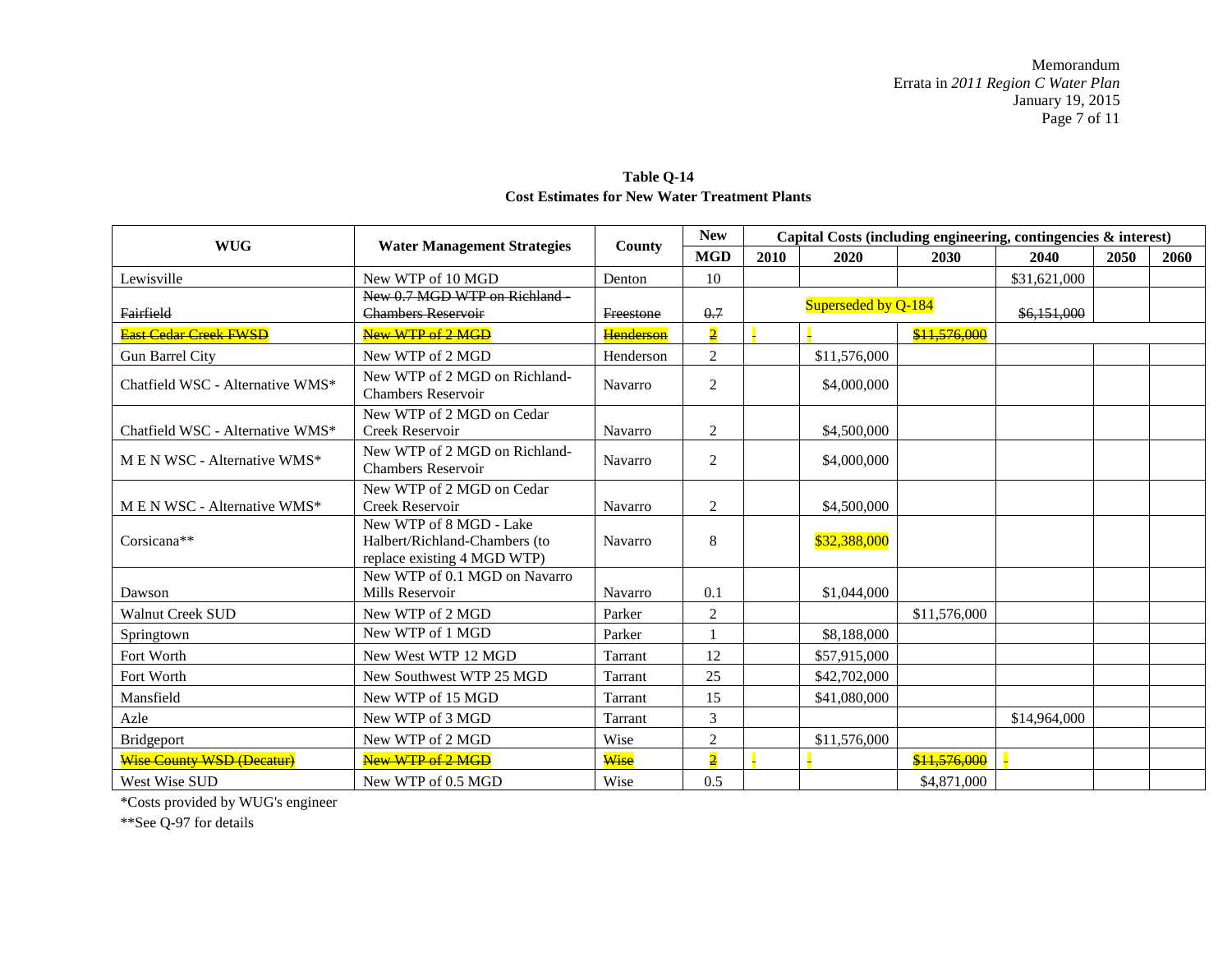### **Table Q-15 - UPDATED Water Treatment Plant Expansions**

|                                |                                             | <b>Number of</b> |           | Each<br><b>Expansion</b><br>(MGD) | Capital Costs (including engineering, contingencies & interest) |              |              |               |               |               |  |
|--------------------------------|---------------------------------------------|------------------|-----------|-----------------------------------|-----------------------------------------------------------------|--------------|--------------|---------------|---------------|---------------|--|
| <b>WUG</b>                     | <b>Water Management Strategies</b>          | expansions       | County    |                                   | 2010                                                            | 2020         | 2030         | 2040          | 2050          | 2060          |  |
| Denton                         | Ray Roberts WTP Exp. of 30<br><b>MGD</b>    | 2                | Denton    | 30                                |                                                                 |              | \$51,111,000 |               | \$51,111,000  |               |  |
| Denton                         | Ray Roberts WTP Exp. of 20<br><b>MGD</b>    | $\overline{2}$   | Denton    | 20                                |                                                                 | \$37,367,000 |              | \$37,367,000  |               |               |  |
| Denton                         | WTP expansion                               | 2                | Denton    | 25                                |                                                                 |              |              |               |               | \$88,478,000  |  |
| Lewisville                     | WTP expansion                               | 2                | Denton    | $\,8\,$                           | \$19,669,000                                                    | \$19,669,000 |              |               |               |               |  |
| Lewisville                     | New WTP expansion                           |                  | Denton    | 5                                 |                                                                 |              |              |               |               | \$14,328,000  |  |
| Wortham                        | Plant rehabilitation and upgrades           |                  | Freestone | 1.2                               | \$4,662,000                                                     |              |              |               |               |               |  |
| Denison                        | WTP expansion                               |                  | Grayson   | 2                                 |                                                                 | \$7,270,000  |              |               |               |               |  |
| East Cedar Creek               | WTP expansion                               | 2                | Henderson | $\overline{c}$                    |                                                                 | \$7,270,000  |              |               |               | \$7,270,000   |  |
| Athens MWA                     | WTP expansion                               |                  | Henderson | $\overline{4}$                    |                                                                 |              |              |               |               | \$12,387,000  |  |
| Mabank                         | WTP expansion                               |                  | Kaufman   |                                   |                                                                 |              | \$4,094,000  |               |               |               |  |
| MacBee WSC                     | WTP expansion                               |                  | Kaufman   | $\overline{2}$                    |                                                                 | \$7,270,000  |              |               |               |               |  |
| <b>West Cedar Creek</b><br>MUD | WTP expansion                               | 2                | Kaufman   | 5                                 |                                                                 |              | \$14,328,000 |               |               | \$14,328,000  |  |
| Corsicana*-<br>Alternative WMS | WTP expansion                               | $\mathbf{1}$     | Navarro   | $\,8\,$                           |                                                                 |              |              | \$14,548,000  |               |               |  |
| Weatherford                    | WTP expansion                               | 2                | Parker    | $\tau$                            |                                                                 |              | \$18,211,000 |               |               | \$18,211,000  |  |
| <b>Walnut Creek SUD</b>        | WTP expansion                               | 7                | Parker    | $\overline{2}$                    |                                                                 | \$7,270,000  | \$14,540,000 | \$14,540,000  | \$7,270,000   | \$7,270,000   |  |
| Springtown                     | WTP expansion                               |                  | Parker    |                                   |                                                                 |              | \$4,094,000  |               |               |               |  |
| Cash SUD                       | WTP expansion                               |                  | Rockwall  | $\overline{c}$                    |                                                                 |              | \$7,270,000  |               |               |               |  |
| Benbrook                       | WTP expansion                               | 3                | Tarrant   | 1.5                               |                                                                 | \$5,682,000  |              | \$5,682,000   | \$5,682,000   |               |  |
| Fort Worth                     | Eagle Mountain WTP Expansion<br>of 35 MGD   |                  | Tarrant   | 35                                |                                                                 |              | \$58,126,000 |               |               |               |  |
| Fort Worth                     | Rolling Hills WTP Expansion                 | $\mathbf{1}$     | Tarrant   | 50                                |                                                                 | \$77,883,000 |              |               |               |               |  |
| Fort Worth                     | WTP expansion                               | 5                | Tarrant   | 50                                |                                                                 |              |              |               | \$155,766,000 | \$233,649,000 |  |
| Fort Worth                     | Eagle Mountain WTP Exp. of 70<br><b>MGD</b> |                  | Tarrant   | 70                                |                                                                 |              |              | \$103,367,000 |               |               |  |
| Fort Worth                     | New West WTP Exp. of 35<br><b>MGD</b>       |                  | Tarrant   | 35                                |                                                                 |              |              | \$58,126,000  |               |               |  |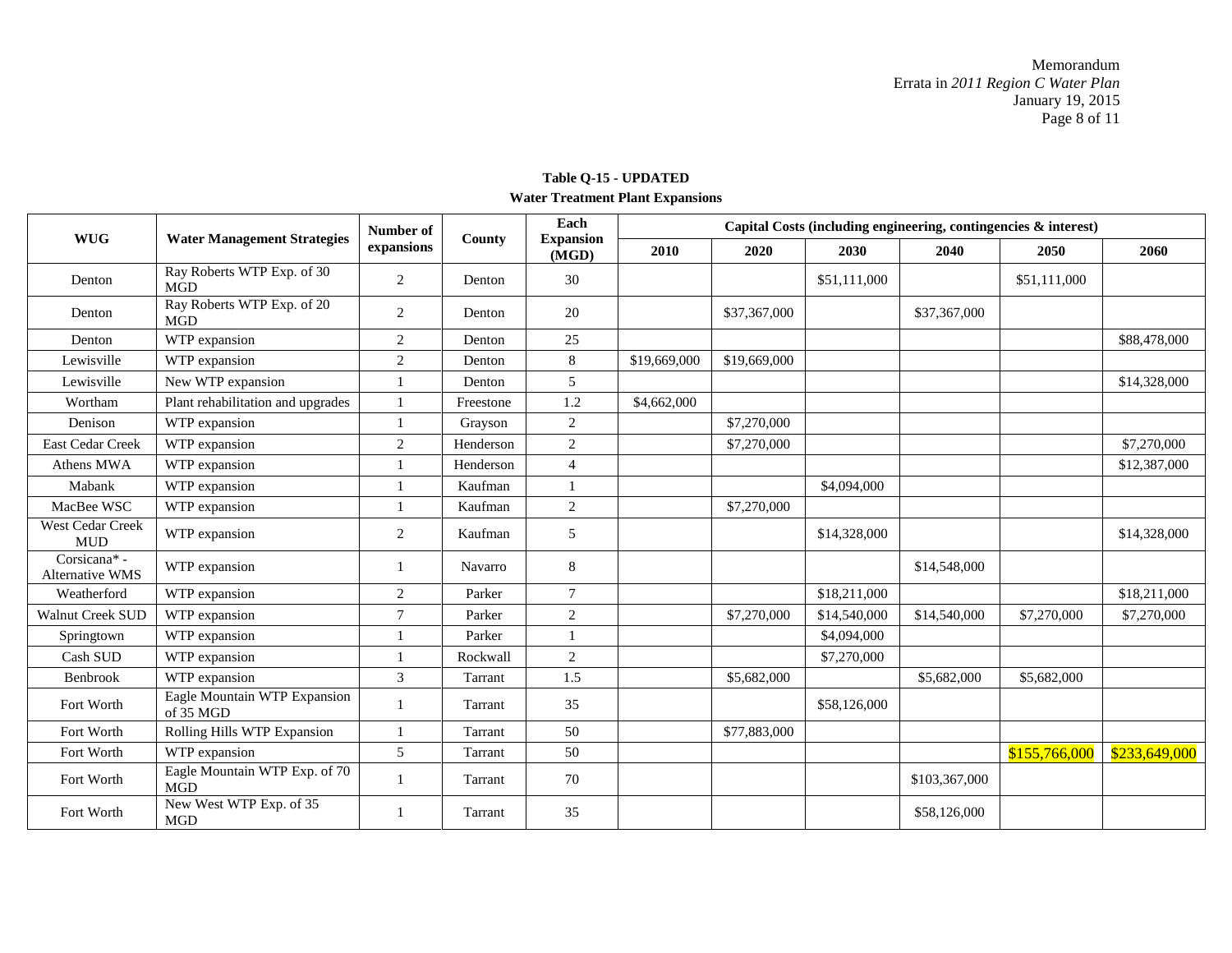Memorandum Errata in *2011 Region C Water Plan* January 19, 2015 Page 9 of 11

#### **Table Q-15 – UPDATED, Continued**

| Fort Worth                   | New Southwest WTP Exp. of 25<br>MGD | Tarrant | 25        |              |              |                        | \$44,239,000  |              |
|------------------------------|-------------------------------------|---------|-----------|--------------|--------------|------------------------|---------------|--------------|
| Fort Worth                   | New West WTP Exp. of 23<br>MGD      | Tarrant | 23        |              |              | \$41,490,000           |               |              |
| Mansfield                    | WTP expansion                       | Tarrant | 15        | \$59,008,000 | \$29,504,000 | \$29,504,000           |               | \$29,504,000 |
| Azle                         | WTP expansion                       | Tarrant | 3         | \$10,446,000 |              |                        | \$10,446,000  |              |
| Arlington                    | WTP expansion                       | Tarrant | 32.5      |              |              | \$54,618,000           |               |              |
| Bridgeport                   | WTP expansion                       | Wise    | $\bigcap$ |              |              | \$7,270,000            |               | \$7,270,000  |
| Wise County WSD<br>(Decatur) | WTP expansion                       | Wise    | $\bigcap$ | \$7,270,000  |              | <del>\$7,270,000</del> | \$7,270,000\$ | \$7,270,000  |
| Runaway Bay                  | WTP expansion                       | Wise    | 0.5       | \$2,735,000  |              |                        |               |              |
| West Wise SUD                | WTP expansion                       | Wise    |           |              |              |                        |               | \$4,094,000  |

\*See Q-96 for details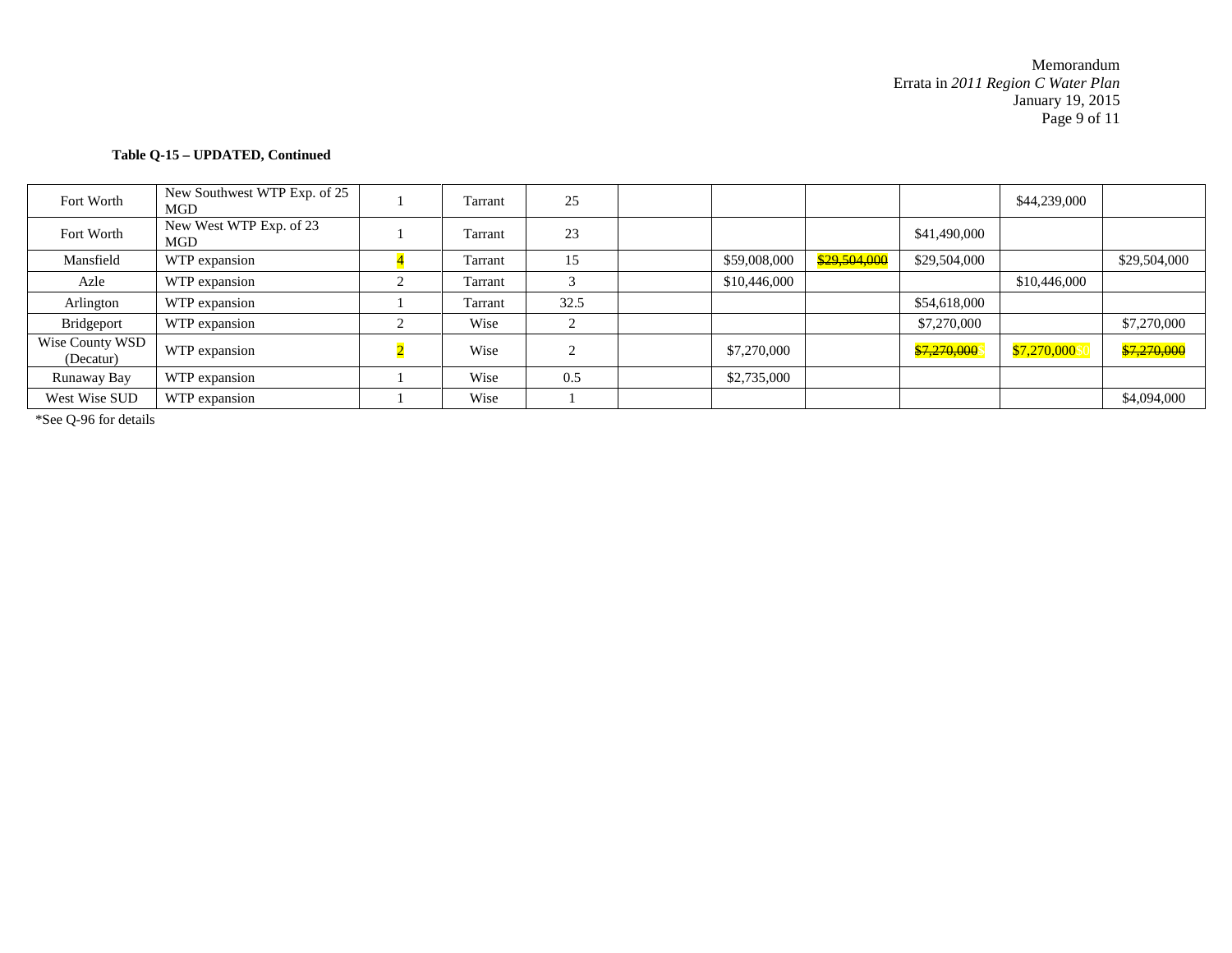### **Section 4E and 4F Tables**

A number errors or omissions from Tables in Sections 4E and 4F were found. Table 2 outlines the corrections to those tables.

|                                            |                  |                                                                        |                       | Change               |                                                        |                                                           |                                    |  |  |  |  |
|--------------------------------------------|------------------|------------------------------------------------------------------------|-----------------------|----------------------|--------------------------------------------------------|-----------------------------------------------------------|------------------------------------|--|--|--|--|
| <b>WUG or</b><br><b>WWP</b><br><b>Name</b> | Table<br>in Plan | <b>Strategy</b>                                                        | Quantity<br>(AcFt/Yr) | <b>Capital Costs</b> | <b>Unit Cost</b><br>w/ debt<br>service<br>(5/1000 gal) | <b>Unit Cost</b><br>w/out debt<br>service<br>(5/1000 gal) | <b>Table for</b><br><b>Details</b> |  |  |  |  |
| Grand<br>Prairie                           | 4E.52            | Connection to<br>Midlothian                                            |                       |                      |                                                        |                                                           | Q-132                              |  |  |  |  |
| Grand<br>Prairie                           | 4E.52            | Connection to<br>Mansfield                                             |                       |                      |                                                        |                                                           | Q-131                              |  |  |  |  |
| Grand<br>Prairie                           | 4E.52            | Connection to Arlington                                                |                       |                      |                                                        |                                                           | Q-133                              |  |  |  |  |
| Aledo                                      | 4F.288           | Fort Worth (TRWD)                                                      |                       |                      | \$4.25                                                 | \$1.86                                                    | Q-214                              |  |  |  |  |
| Alvord                                     | 4F.364           | West Wise Rural SUD<br>(TRWD)                                          |                       |                      | \$7.02                                                 | \$3.17                                                    | $Q - 234$                          |  |  |  |  |
| Annetta                                    | 4F.288           | Weatherford (TRWD)                                                     |                       |                      | \$4.12                                                 | \$2.76                                                    | Q-213                              |  |  |  |  |
| Annetta<br>South                           | 4F.288           | Weatherford (TRWD)                                                     |                       |                      | \$6.87                                                 | \$3.04                                                    | $Q - 213$                          |  |  |  |  |
| Aurora                                     | 4F.364           | Rhome (TRWD through<br>Walnut Creek SUD)                               |                       |                      | \$5.82                                                 | \$3.13                                                    | Q-235                              |  |  |  |  |
| <b>Bridgeport</b>                          | 4F.364           | <b>Additional TRWD and</b><br><b>Pump Station Capacity</b><br>Increase | 2,319                 | \$6,258,000          | \$1.34                                                 | \$0.82                                                    | Q-236 &<br>$Q-237$                 |  |  |  |  |
| Bridgeport                                 | 4F.364           | <b>New Water Treatment</b><br>Plant                                    |                       | \$11,576,000         | \$3.01                                                 | \$0.70                                                    | Q-14                               |  |  |  |  |
| Carrollton                                 | 4F.116           | Additional DWU<br>supplies                                             |                       |                      | \$1.02                                                 | \$0.94                                                    | Q-129                              |  |  |  |  |
| Chico                                      | 4F.364           | <b>Additional West Wise</b><br><b>Rural SUD</b>                        |                       |                      | \$5.88                                                 | \$2.98                                                    | Q-238                              |  |  |  |  |
| Decatur                                    | 4F.364           | <b>Additional Wise County</b><br><b>WSD</b>                            |                       |                      | \$3.50                                                 | \$2.67                                                    | $Q - 239$                          |  |  |  |  |
| Denton Co<br>Other                         | 4F.116           | Additional groundwater                                                 |                       |                      | \$5.43                                                 | \$1.77                                                    | Q-147&<br>Q-148                    |  |  |  |  |
| <b>Ellis SEP</b>                           | 4F.141           | Waxahachie                                                             |                       |                      | \$1.50                                                 | \$0.78                                                    | Q-171                              |  |  |  |  |
| Freestone<br><b>SEP</b>                    | 4F.172           | TRA direct reuse <sup>1</sup>                                          |                       | \$0                  |                                                        |                                                           | None                               |  |  |  |  |
| Irving                                     | 4F.77            | Oklahoma (Lake Hugo)                                                   |                       |                      | \$2.49                                                 | \$0.75                                                    | $Q-137$                            |  |  |  |  |
| Lewisville                                 | 4F.116           | New WTP & Expansions                                                   |                       |                      | \$3.47                                                 | \$0.70                                                    | Q-14 & Q-<br>15                    |  |  |  |  |
| Lewisville                                 | 4F.116           | <b>Additional DWU</b><br>supplies                                      |                       |                      | \$1.16                                                 | \$0.98                                                    | Q-129                              |  |  |  |  |
| Mansfield                                  | 4E.56            | 15 MGD NEW WTP and<br><b>TRWD Supply</b>                               |                       |                      | \$1.79                                                 |                                                           | Q-14                               |  |  |  |  |
| New<br>Fairview                            | 4F.364           | Rhome (TRWD through<br><b>Walnut Creek SUD)</b>                        |                       |                      | \$4.59                                                 | \$2.83                                                    | $Q - 240$                          |  |  |  |  |

**Table 2 – Corrections to Section 4E and 4F Tables in the** *2011 Region C Water Plan*